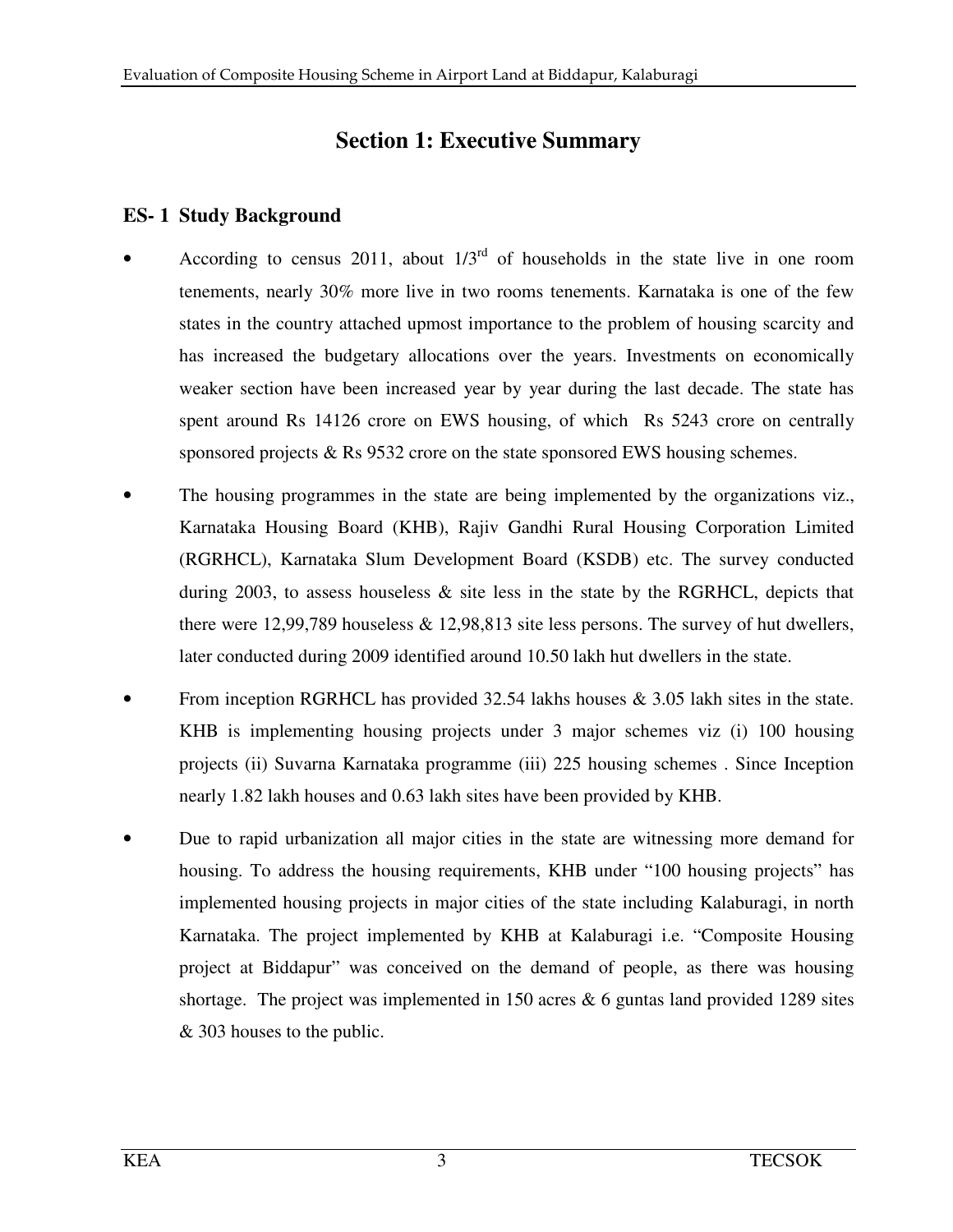### **ES-2 Project intervention**

- Kalaburagi (The erstwhile Gulbarga) is one of the districts in north Karnataka . The neighbourhood was earlier inhabited by the rural populace predominantly driven by agrarian economy and engaged in primary activities. However, the establishment of toor dal industries, reputed educational institutions and good infrastructure, has led to a remarkable change in the demographic profile of the region & made a positive impact on the real estate in terms of rising demand for houses and sites by the public.
- Owing to growing demand for housing and considering effective requirement of 50,000 households (as on 2001 census) for the city, Government thought of intervening at this point of time and to further speed up house building activities for fulfilling the housing needs. With this background, Government has proposed to implement a housing project at Kalaburagi city in Biddapur land through KHB.

## **ES-3 Context for Evaluation**

- The Government of Karnataka has set the mandate for independent evaluation of the projects completed through Govt agencies through KEA. The study is aimed at evaluating performance of KHB in project implementation with respect to both physical and financial aspects of it  $\&$  in order to strengthen the board to enable to perform better in future projects.
- The evaluation is aimed at assessing the compliance of all the milestones under the project, achievement of its objectives by KHB through implementation of this project.
- In order to ascertain the extent to which the "composite Housing project" has helped in creation of housing to the needy persons in the city of Kalaburagi and to document its consequential impact on housing in the region. The study also aimed to evaluate programme effectiveness, efficiency, economy, administrative processes, programme output, outcomes from various stake holders perspective.

## **ES-4 Objectives of Evaluation**

The systems  $\&$  processes adopted in operationalizing composite housing project at the gross roots. Planning, execution  $\&$  time bound realization of objectives pertaining to "Composite Housing project"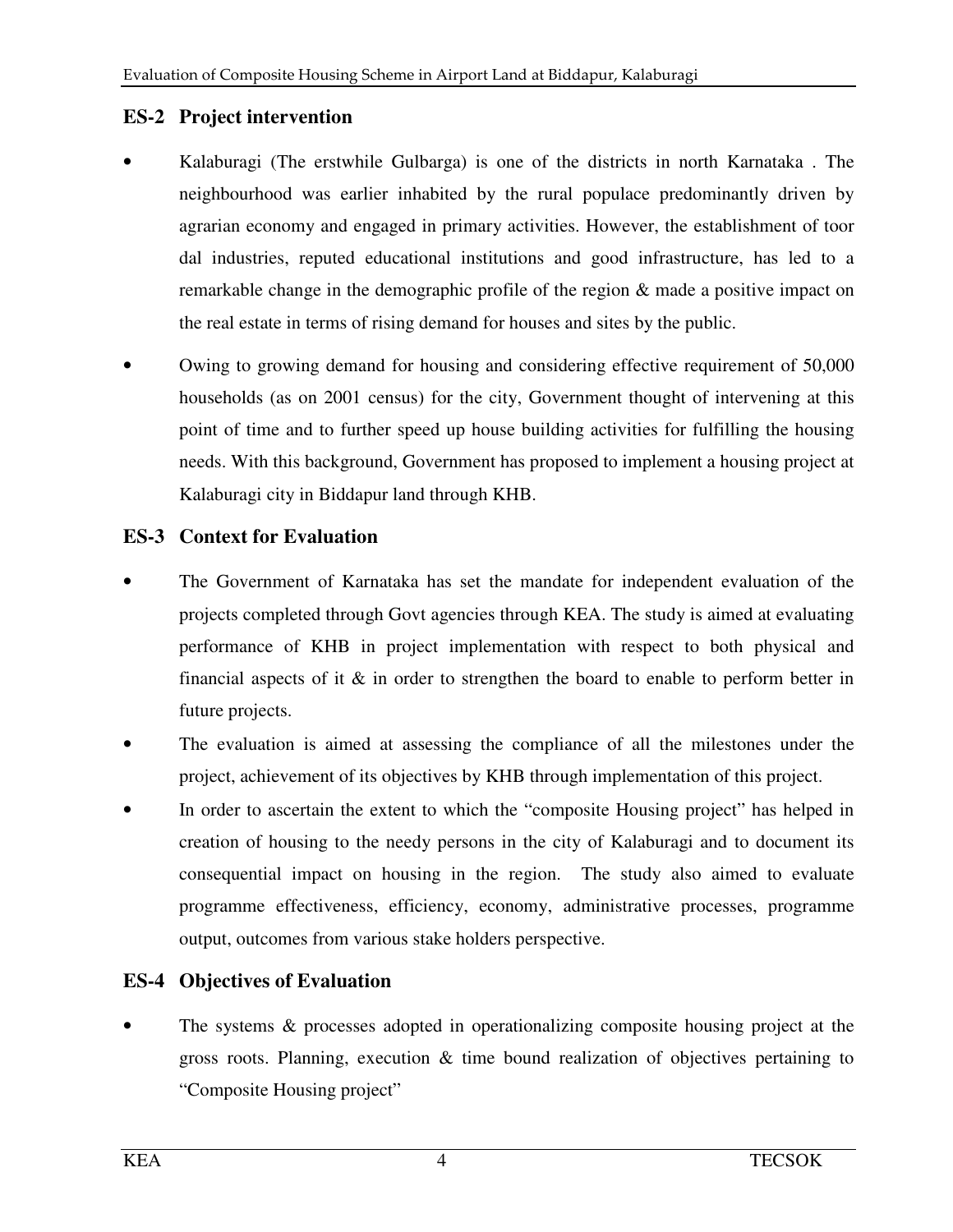- Compliance of all the milestones under the project in the stipulated time, achievement of its objectives, process of allotment of sites and houses and transparency.
- Perceptions and satisfaction of the occupants with regard to services provided by KHB in the layout.
- To draw action interventions based on the study findings so as to strengthen KHB in its decision making in the future projects.

## **ES-5 Methodology**

- The study was taken up in participating measures  $\&$  with an overall consultative approach. Efforts were made to adhere to highest quality standards & had endeavored at all times to meet the evaluation expectations to confirm to the quality of deliverables expected under this assignment.
- Interplay of both quantitative  $\&$  qualitative method was adopted to secure primary information. Key methodical imperatives such as household visits, interview method  $\&$  in depth interactions were leveraged to capture experiences & perceptions of project beneficiaries i.e site allottees  $\&$  house allottees as well as tenants  $\&$  other key stake holders.
- The opinions elected were with respect to infrastructure created, suitability  $\&$ convenience of the layout in terms of availability of health care, general, commercial, school / colleges transport, quality in construction & adequacy of facilities in the houses etc.,
- Under qualitative method, 5 focus group discussions (FGD's) for site allottees and 258 in-depth interviews (IDI'S) were conducted to acquire insights on key aspects of planning & execution of composite housing project at Biddapura in depth interviews were conducted with implementing agencies
- Three types of structured interview schedules were developed separately to elicit opinion from site allottees, house allottees & house tenants. These were pretested prior to use in the actual field situation. For the purpose of qualitative study, a question guide was developed for undertaking FGD's and for the purpose of undertaking IDI's, appropriate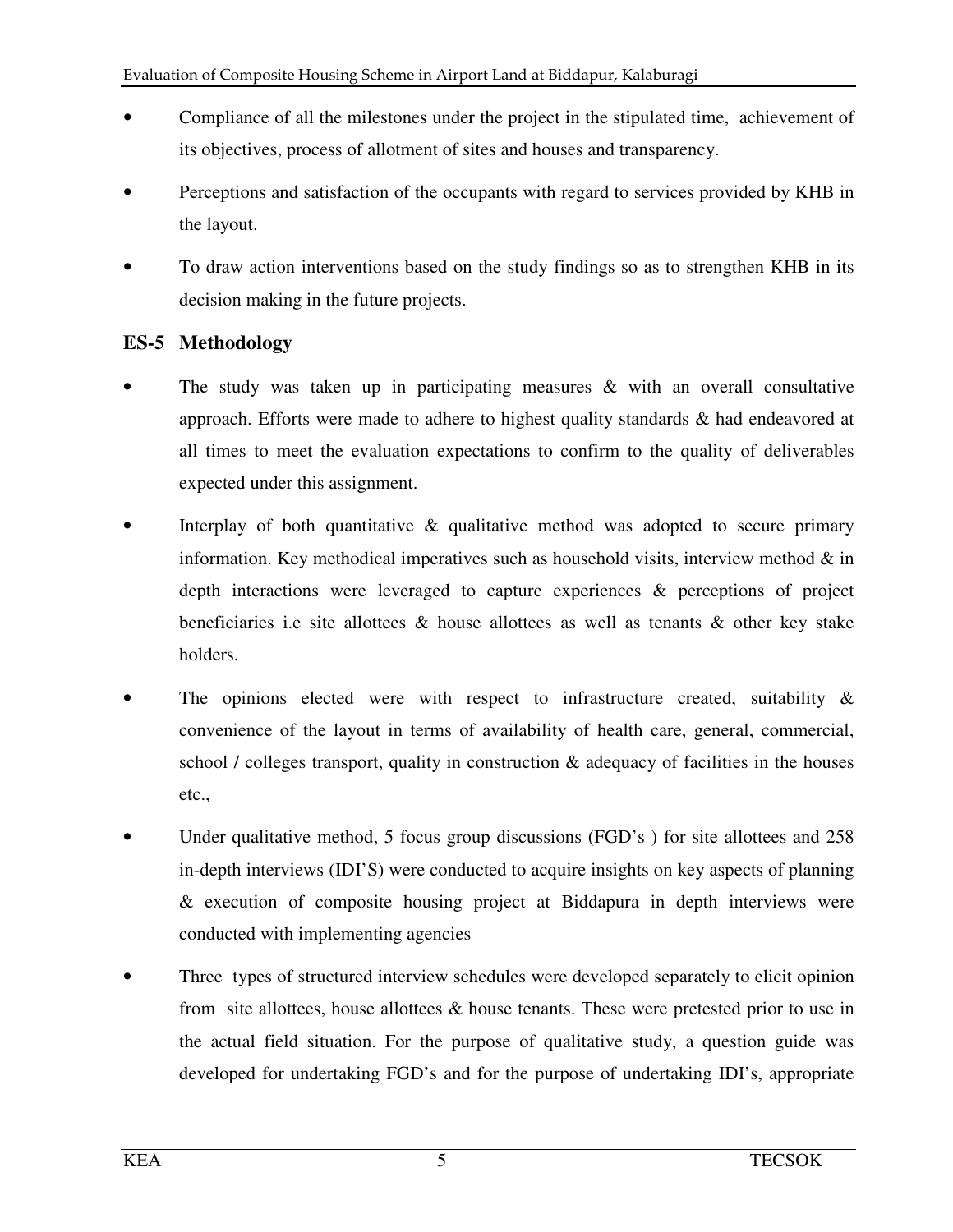check-list was developed. The analysis of quantitative data was carried out using appropriate statistical methods.

### **ES-6 Sample and sample size for Evaluation**

- 100% coverage of house allottees those are currently residing in the houses
- 50% of the tenants, who are currently living in the houses.
- Focused Group Discussion (FGD) with sample site allottees.

### **ES-7 Main Evaluation Questions**

- i. Was the project being evaluated conceived on the demand of people who insisted that the KHB develop a housing colony in the project area?
- ii. Have the Neighborhood Planning Principles that were followed in the project including its effectiveness and organising spaces for residential, commercial etc ?
- iii. What is the preference allottees with regard to getting a fully constructed house from KHB vis-à-vis getting a developed site?
- iv. How were the houses/sites in the project allotted? Was it fair and transparent? Was the reservation policy followed in allotment?
- v. Amongst the houses that have been occupied by allottees only, how many have been occupied after altering, dismantling and building or improving the structure handed over? Why did they go for alteration, re-building and improvement?
- vi. What is the opinion of the residents of the houses with regard to the quality of construction, and design of house, infrastructure services

## **ES-8 Project implementation**

- The Contractor was selected following transparency and the project period was 18 months. The entrustment amount to the Contractor was Rs.44.03 crores. The contract was lumpsum based contract without provision for escalations.
- The project implemented in 2 years 4 months with a time over run of 10 months. However, there was no cost overrun due to the prior condition of no escalation clause in the agreement.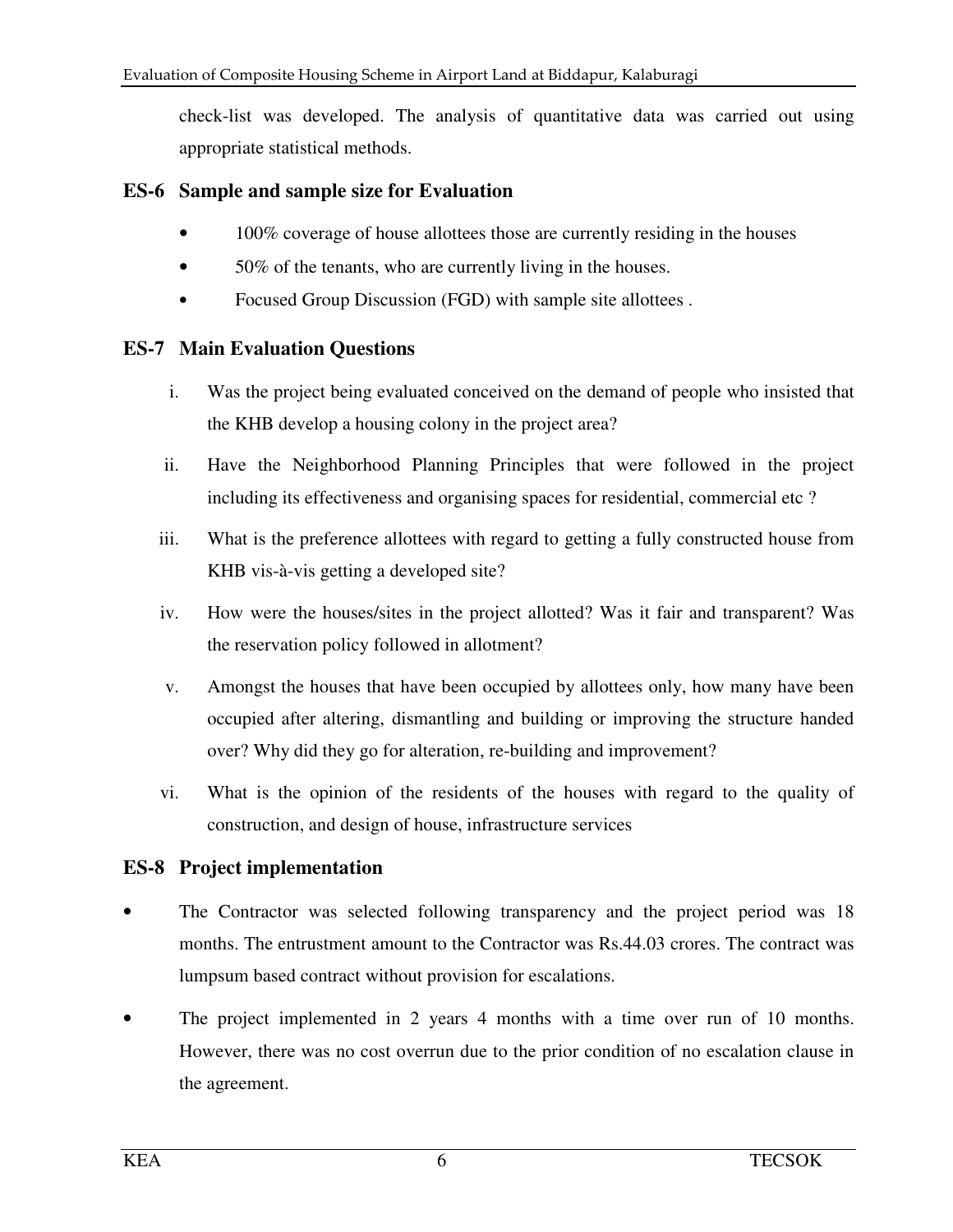• KHB followed neighbourhood planning principles including Zonal regulations and buildings set back requirements in layout plan & design of houses.

## **ES-9 : Project Hypothesis**

**a) Hypothesis–1 :** Preference of of house allottees i.e. whether they prefer site or ready built house from KHB

**Hypothesis :** More than 80% of the house allottees would prefer ready-built houses from KHB, rather than sites.

 **Analysis and Testing :** The analysis in respect of the above, based on the opinion obtained during survey indicates that only 17% of the house allottees ( out of 163 total house allottees who are the respondents) preferred sites, whereas remaining 83% of them preferred ready-built houses. **Hence, the hypothesis is proved.** 

## **b) Hypothesis-2 : No. of houses that have come up in the total vacant plots**

**Hypothesis :** More than 20% of site allottees would construct houses on their own.

 **Analysis and Testing :** The analysis in respect of the above, based on the observation during survey indicate that, exactly 20% of the total site allottees, i.e. 254 persons (out of 1289 site allottees) have constructed houses in the plots allotted to them by KHB.

**Hence, the hypothesis is proved.** 

# **c) Hypothesis-3 : No. of houses occupied by the house allottees themselves and how many rented out.**

**Hypothesis:** More than 50% of the house allottees would prefer to stay immediately after the allotment by KHB.

 **Analysis and Testing :** The analysis in respect of the above, based on the opinion collected from the house allottees / respondents during survey indicate that, more than 50% i.e. 54% of the house allottees (163 out of 303) have occupied the houses allotted to them in both east and west wings of the layout under all the three categories (combined occupancy). **Hence, the hypothesis is proved.**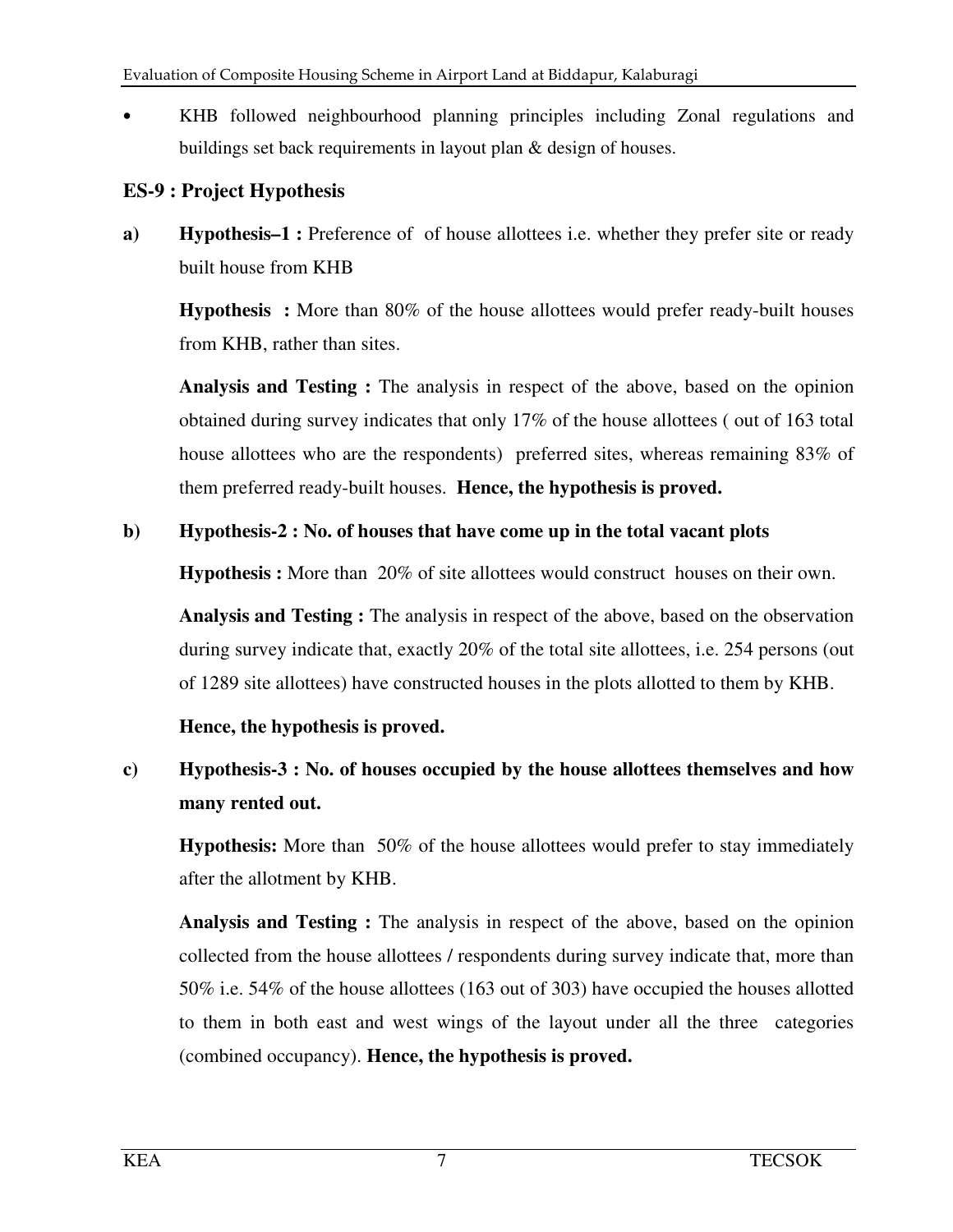## **d) Hypothesis-4 : No. of houses those have been altered / modified before they occupied by the house allottees.**

**Hypothesis :** A minimum of 65% of the house allottees would undertake alterations / modifications to their allotted houses because of additional facilities, conveniences and comforts.

 **Analysis and Testing :** The analysis in respect of the above, based on the opinion collected from the house allottees / respondents during survey indicate that, only 55% of them (90 out of 163) have undertaken alterations / modifications to the houses allotted to them. **Hence, the hypothesis is disproved.** 

### **e) Hypothesis-5 : No. of houses having leakage / seepage problems**

**Hypothesis :** A minimum of 55% of the total houses allottees do not have leakage problems.

 **Analysis and Testing :** The analysis in respect of the above, based on the opinion collected from the house allottees / respondents during survey indicate that, only  $46\%$ of the total houses did not have leakage / seepage problems as expressed by the respondents. **Hence, the hypothesis is disproved.** 

#### **E-10 Project Findings**

- KHB conducted a dipstick study for inviting expression of interest from the intended buyers and also to ascertain demand for sites and houses at Biddapur layout. In response to the study KHB received expression of interest from 3189 aspirants, of which 1993 (against 929 available intermediate sites) were for sites and 1196 for houses (against 272 available houses).
- Thus, the project was conceived based on the demand from the public which was ascertained through conducting demand survey& has been implemented as per plan interms of cost and conformity with the detailed project report. However there was time over run of 10 months.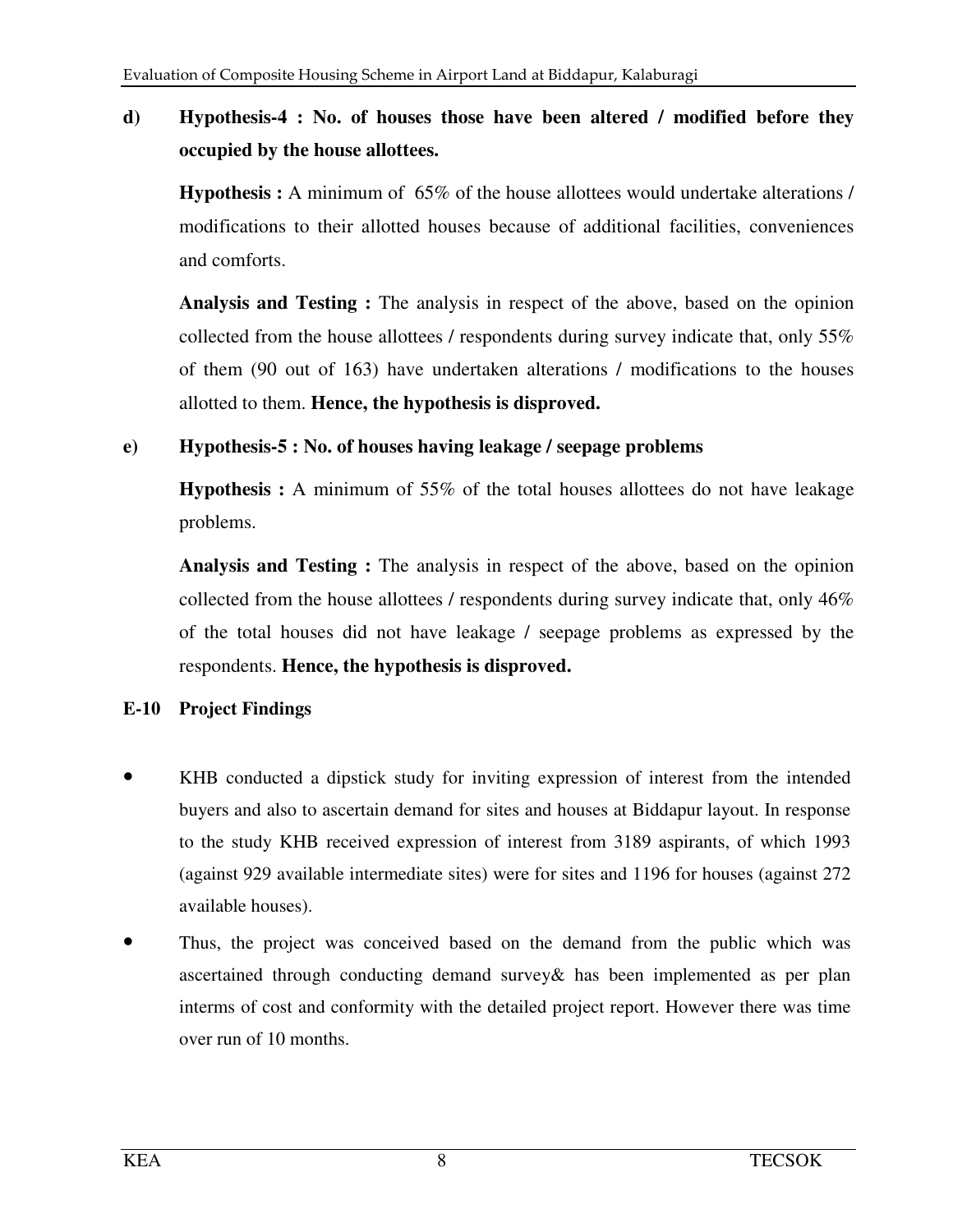- KHB has followed neighbourhood planning principles while planning the layout  $\&$ design of houses. The layout has been provided with adequate infrastructure facilities from the point view of health, safety and convenience.
- The layout is provided with wide and good network of roads and is very convenient for movement of people including children, disabled people, senior citizens etc., staying in the layout. Good number of vehicles including KSRTC, autorickshaws etc., are plying to the layout and providing frequent connectivity to other locations of the city. As the ring road passess through the layout it provides excellent access from different directions.
- The land purchase cost was Rs.2.90 lakh/acre however, KHB gained some amount by selling some portion of land to high court. Hence the net land cost was Rs 1.91 lakh/ acre against the Sub-Registrar's Guidance value i.e Rs.1.50 lakh/acre (20% more), however, it was much lower than prevailing market rates at that time (Rs.4 lakh – Rs.5 lakh/acre).
	- The project has been affordable to both site  $\&$  house allottees as the selling prices for plots. Were lesser than the market prices for the similar structures prevailing at that time (land price at Rs.300/-sft. whereas prevailing market value was in the range of Rs.450 to Rs.500 per sft. in the surroundings of Biddapur).
	- Site and house cost charged by KHB is compared with private developers, which indicate that, the charges of private developers are 1.5 times more than KHB rates.

| <b>Particulars</b> | <b>Measurement</b><br>(sft) | <b>Total cost of the property</b><br>payable to KHB (Rs.) |         | Cost of site developed<br>by Pvt. Developers |         |
|--------------------|-----------------------------|-----------------------------------------------------------|---------|----------------------------------------------|---------|
| $A:$ Sites         |                             | Rate                                                      | Amt.    | Rate                                         | Amt.    |
| <b>LIG</b>         | 1163.08                     | 300                                                       | 348924  | 450                                          | 523386  |
| <b>MIG</b>         | 1452.60                     | 300                                                       | 435780  | 450                                          | 653670  |
| <b>HIG</b>         | 2324.16                     | 300                                                       | 697,248 | 450                                          | 1045872 |
| <b>B</b> : Houses  |                             |                                                           |         |                                              |         |
| <b>LIG</b>         |                             |                                                           | 906129  | Not comparable                               |         |
| <b>MIG</b>         |                             |                                                           | 1062731 | Not comparable                               |         |
| <b>HIG</b>         |                             |                                                           | 1622197 | Not comparable                               |         |

While design of houses provision is made for expansion of premises in respect of HIG category. However, incase of MIG & LIG category provision is made for construction of staircase by the allottees.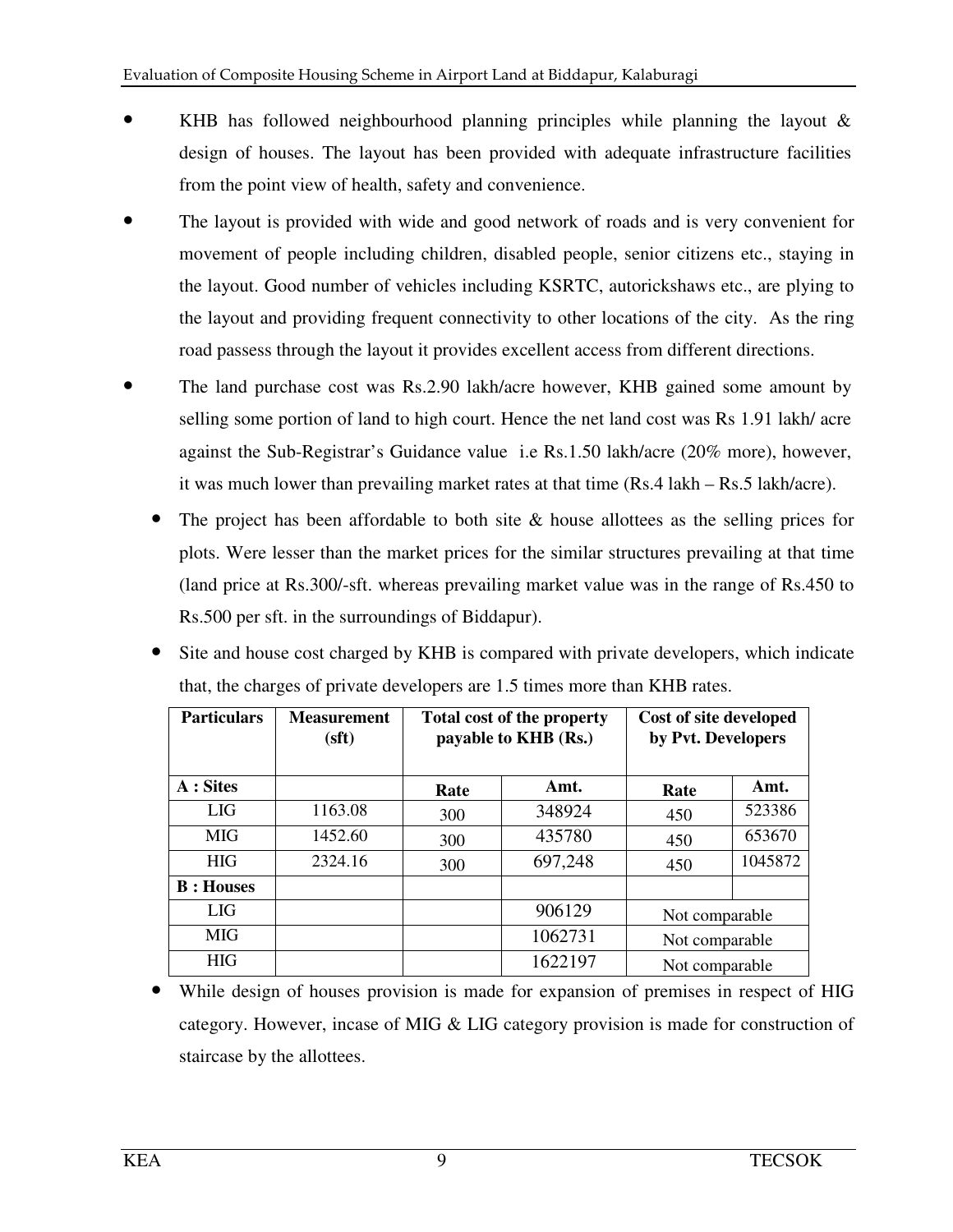- KHB followed transparency in allotment of both sites  $\&$  houses in line with prescribed allotment norms & as per the Act of the Board (1986).
- **In allotment of sites (929 nos.),** the applications from defence / ex-servicemen category, received were very less i.e. 5 no. against the available quota of 46 number. Incase of SC/ ST, the total number of application received were 130 against the available quota of 167 number. Similarly, in respect of central government employees the total number of application received were 21 against the available quota of 46 number. In respect of physically handicapped, the total number of application received were 15 against the available quota of 26 number. **However, in respect of general category, there was reasonable demand and total number of application received were 656 against the available quota of 459 number. Overall, against the availability of total 929 intermediate plots (Excluding corner plots of 258 & 102 plots allotted on discretionary quota from total sites of 1289), applications received were 995.**
- In respect of houses (272 no), the applications received from defence /ex-servicemen received were very less i.e. 2 no. against the available quota of 14 number. In respect of central government employees and senior citizen the total number of application received in each case were 4 against the available quota of 14 number. Incase of SC/ ST, number of application received were 36 against the available quota of 48 number. In respect of physically handicapped, the total number of application received were 3 against the available quota of 7 number. **However, in respect of State government employees, there was good demand and total number of application received were 41 against the available quota of 41 itself. Overall against the availability of 272 houses (these are excluding 31 houses allotted on discretionary quota from total houses of the 303), the applications received were 215 leaving behind 57 houses for further allotment. However, subsequently, in the second stage, all the remaining 57 houses were allotted on category basis.**
- The land use analysis depicts that, KHB has followed the guidelines in earmarking spaces to particular category. As per norms marketable land shall not exceed 55% whereas actual percentage allocation was 53.71%. With regard to non-marketable land , it shall be a minimum of 45%, where as actual allocation is 46.29%.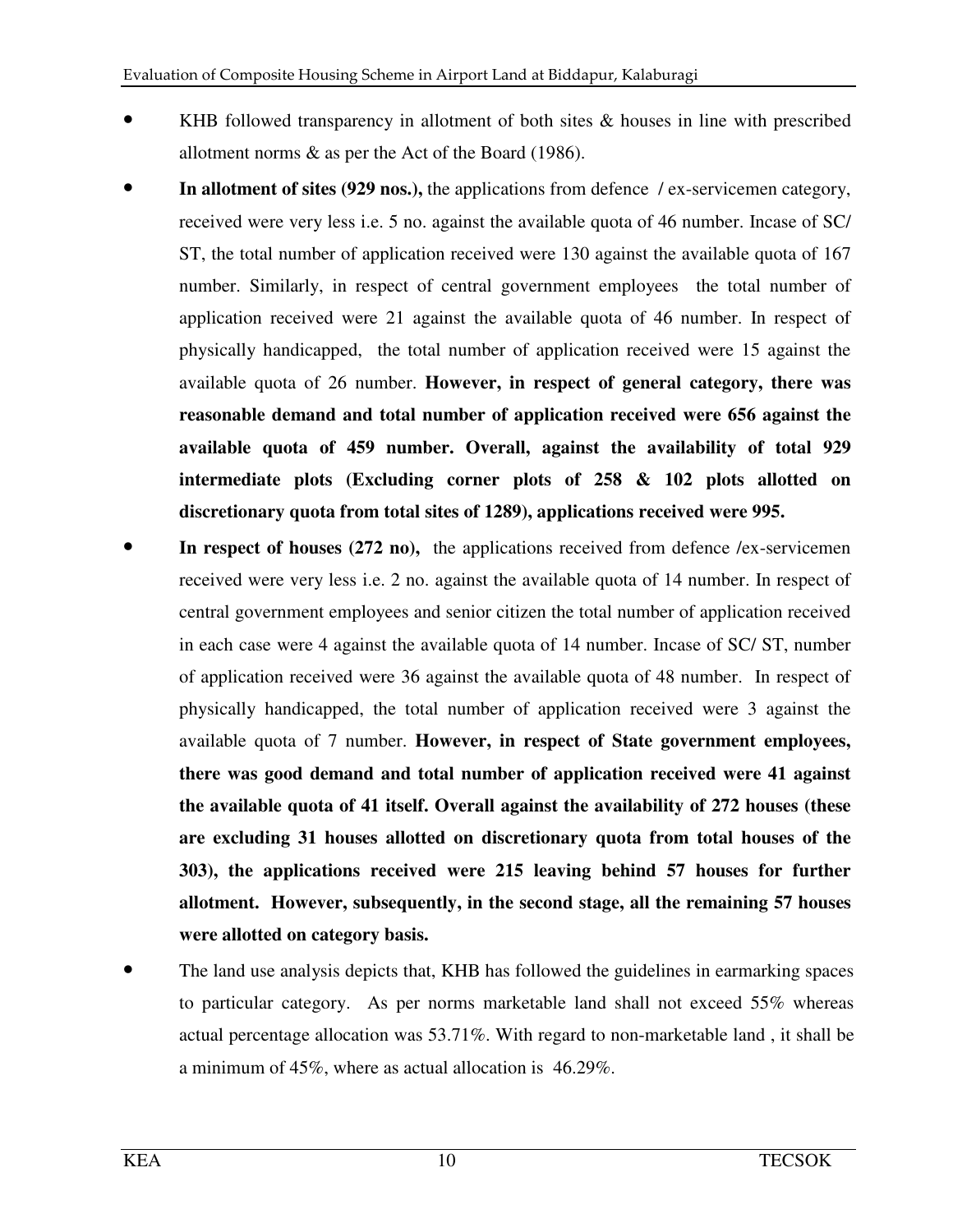- The design of buildings are as per the set back requirements and within the permissible FAR. Provision is made for future construction as the existing FAR is almost 50% only in all category of houses
- The house allottees opined that, though civic amenities are available at appropriate location in the layout, however, no commercial buildings, shops have been established at appropriate places in the layout. Currently there are some temporary shops have come up in such CA site and fulfilling the requirements of the residents.
- All the LIG  $\&$  HIG houses have not been provided with staircases with the houses, it is causing lot of inconvenience to the occupants. As the staircases are not there, the residents are not able to access to their rooftops for better utilization of the same . Further access to rooftops enable them to undertake repairs and could possibly avoid leakages / seepages.
- There are no permanent commercial buildings in the layout  $\&$  for their daily requirements the residents are either depending on temporary shops that have come up in the layout or ships available in the city centre.
- The layout has no facility of police station or police outpost for safety purpose.
- The layout is provided with water supply faculties which are intact, however there is need for increase the frequency of supply of water may and avoiding the water shortage problem.
- The houses constructed by KHB are with single floor and have provisions for first floor constructions with adequate foundations laid. This will enable the house allottees to go for first floor constructions and to increase their earnings through rental income.
- With respect to safety aspects all the residents opined that, there is need for more safety to be ensured by way of establishing by way establishing police check post exclusively for this layout.
- There was no criteria for fixing the ratio between sites and houses in the project. A total of 1592 vacant plots have been developed out of which 1289 plots have been earmarked for site allottees and remaining 303 plots for construction of houses. The ratio between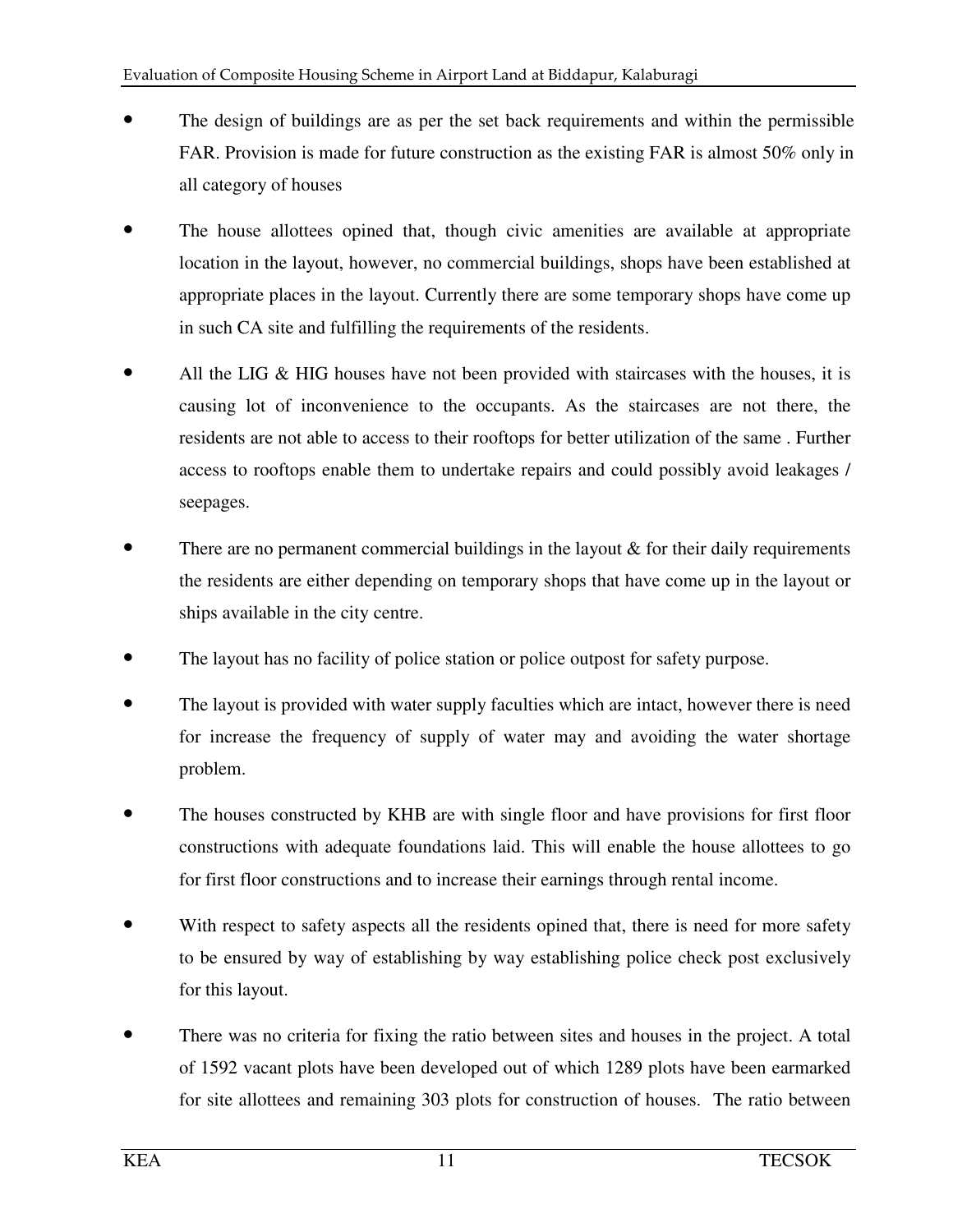vacant plots to total number of houses is 4:1 (1289:303). Out of total 303 houses in the East wing 239 houses under HIG, MIG & LIG category and in the west wing only 64 houses have been constructed under MIG & LIG category.

- With respect to preference of house or site,  $83\%$  of the house allottees preferred readybuilt houses rather sites as the construction on own is tedious and cumbersome.
- With respect to preference of house or site, 100% of the site allottees preferred sites rather houses as the construction on own would enable them to construct houses as per their requirements and also more quality could be ensured.
- Out of 303 houses 54% are occupied by allottees and remaining 46% by tenants.
- Out of 163 house allottees, 46% opined that, there are some leakage and seepages developed in certain places of their houses, whereas remaining 54% opined that they are not.
- A total of 1289 sites have been allotted for site allottees. Out of 1289 vacant plots earmarked for site allottees, only 254 houses (around 20%) have been constructed by the site allottees on their own in the layout.
- It was observed that, not even a single house constructed by site allottees was similar to the design of house constructed by KHB. A variety of houses with different design plans and different elevations / outlook were observed in the layout.

## **ES-11 : Project Reflections**

- The project has been well conceptualized by KHB for its effective implementation. The project could fulfill atleast partial housing needs of the region. The project was conceived based on the demand of people who insisted KHB to implement the composite housing project at Biddapur land.
- The project has been implemented as per plan in terms of cost and conformity with project documents. There was no cost overrun, However, there was time overrun of 10 months beyond stipulated time of 18 months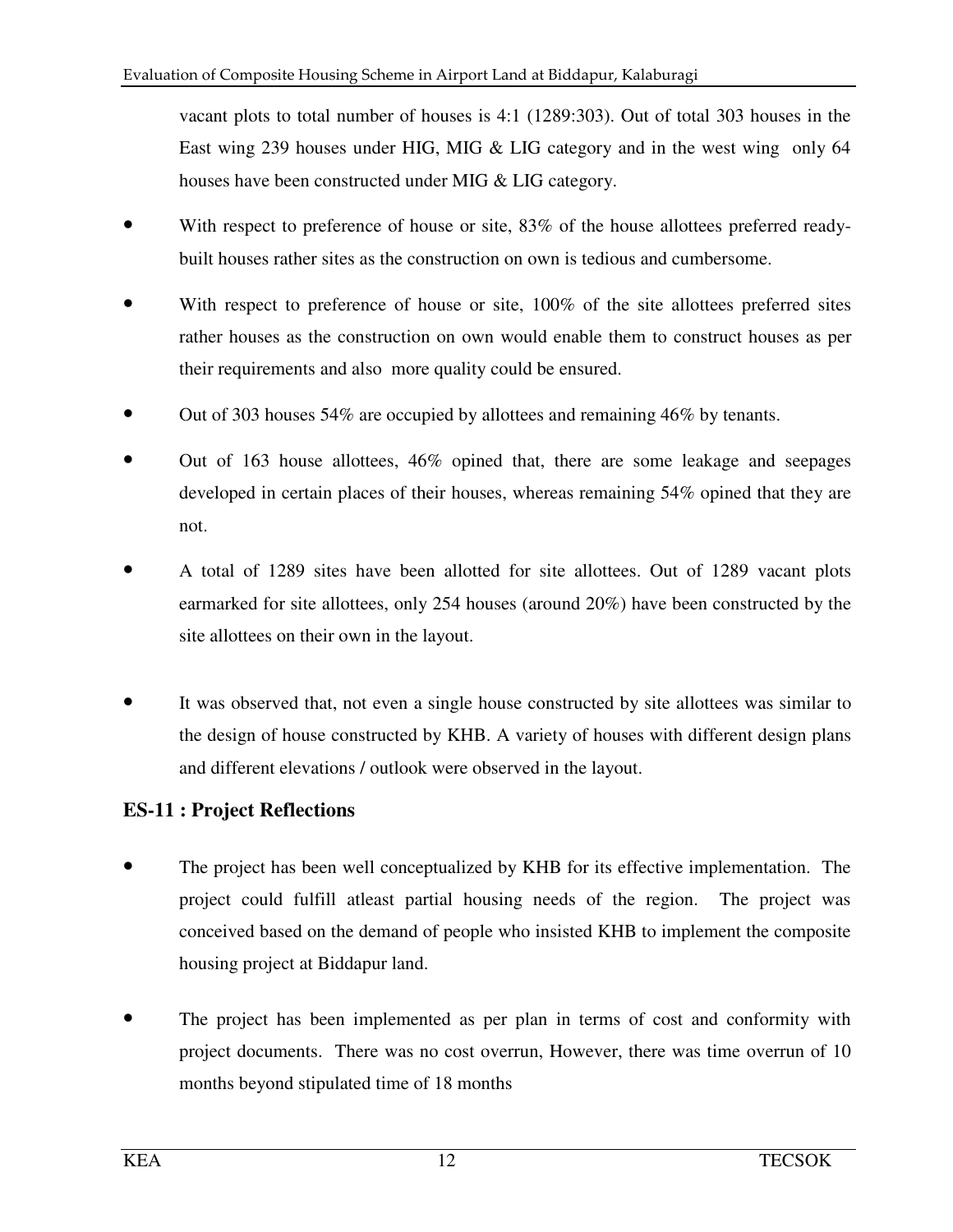- KHB has followed neighborhood planning principles and required spaces for the various utilities have been considered  $\&$  are as per the minimum norms. The total percentage of marketable land is 53.71% (less than 55% as per norms) whereas remaining 46.29% (more than 45% as per norms) is nonmarketable. In planning the houses also minimum norms with respect to FAR and set back requirements have been adopted.
- The purchased cost of the land i.e. Rs.2.90 lakhs/acre. It is informed that, the amount gained by sale of 55 acres and 10 guntas of land to High Court Authorities was also absorbed in the project, thus further enhancing the site and house rates more dearer to the intended buyers. The net land cost was Rs.1.91 Lakhs/ acre.Comparing this net land rate with SR guidance rate of Rs.1.50 Lakh per acre, it is around 20% higher, however it was much lower than prevailing market rates at that time (Rs.4 lakh – Rs.5 lakh / acre). This indicates that, KHB has achieved economy in respect of land and utilized effectively in the project.
- With respect to infrastructure facilities viz., safety, convenience  $\&$  other facilities the allottees gave mixed opinion. However, with respect to infrastructure facilities provided in the layout they were happy as it was provided with good network of roads, water supply, power supply, underground drainage system, telecommunication facilities, etc.,
- The ratio between vacant plots to total number of houses is 4:1 (1289:303). In the East wing 239 houses under HIG, MIG & LIG category and in the west wing 64 houses have been constructed under MIG & LIG category.
- Out of 163 house allottees, 83% of the house allottees preferred ready-built houses rather sites as the construction on own is tedious and cumbersome.
- KHB followed transparency in allotment of both sites & houses.
- Out of 303 houses 54% are occupied by allottees and remaining 46% by tenants.
- Out of 163 allottees, 90 allottees (55%) made some alternations / changes in their houses before moving in and 73 allottees (45%) have not made any alterations.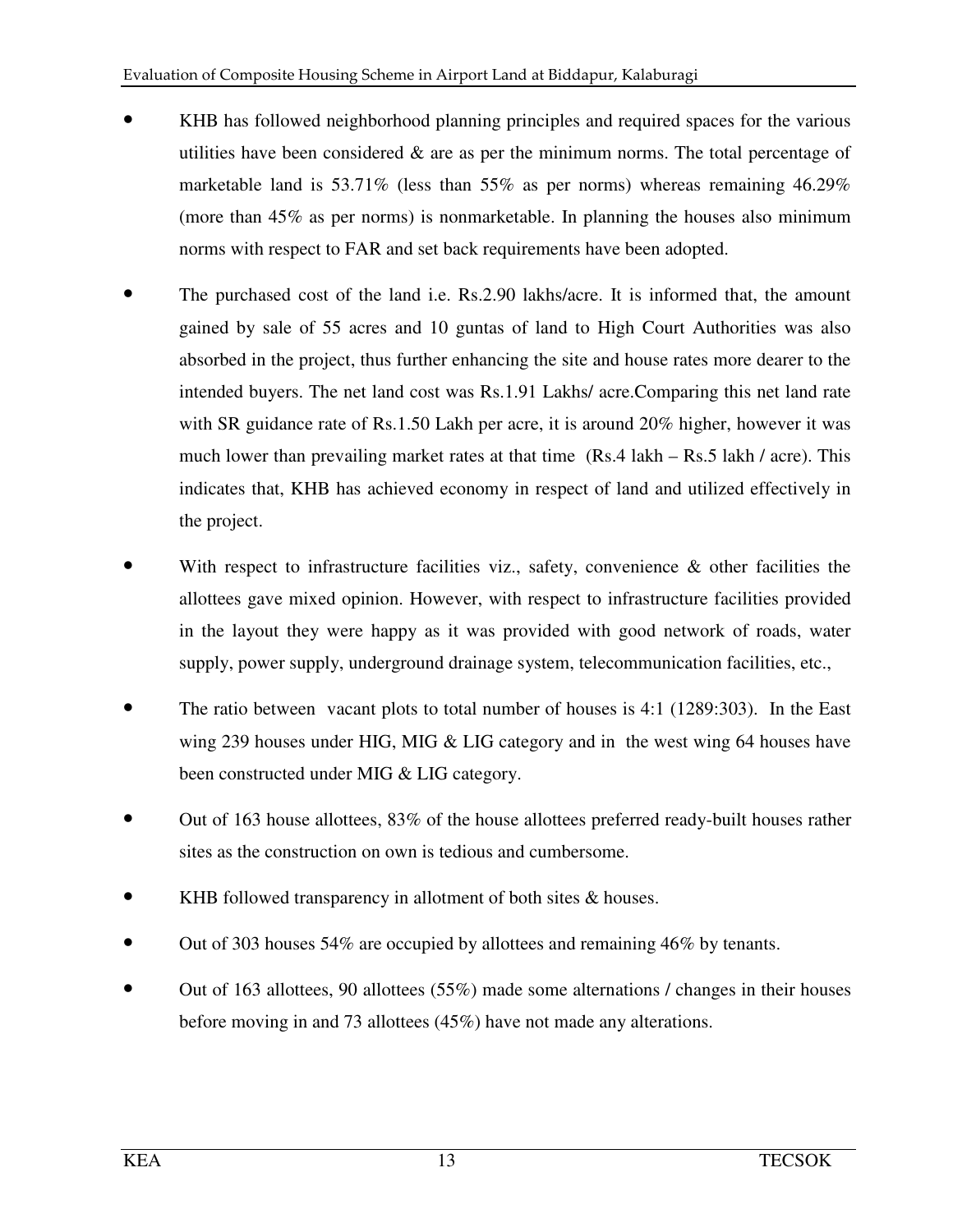• Out of 90 allottees, 23% have spent money in the range of Rs.0.75 to 1 lakh, 21% in the rage of Rs. 1 to 1.25 lakh, 7% in the range of Rs.1.25 to 1.5 lakh, 2% in the range of Rs.1.5 to 3 lakh and again only 2% have spent little over Rs.3 lakhs.

## **E-12 Conclusions**

- KHB has taken a right initiative at right time to approach the government to get allotted the land originally earmarked for Kalaburagi Airport Project. Since the city expanded and also the ring road passes through the Airport land a decision was taken to drop the proposed airport project at Biddapur.
- KHB has ably planned and developed composite housing project even though the land was of linear nature because it was originally proposed runway of the airport project. The rationale behind taking up this project by KHB is appreciable since it could meet the housing demand to certain extent with comprehensive infrastructure and housing facilities.
- The KHB could complete the project within the cost indicated in the agreement. Even though the project was delayed by 10 months due to site condition and procedural formalities, KHB could get implemented the project without any cost overrun due to the fact that, project was based on lumpsum fixed price no variation contract and there was no clause of cost escalations in the contact.
- Prevailing neighbour hood planning principles have been more or less followed by KHB in implementation of the project. Further, KHB has also strictly followed the zonal regulations and building bylaws to ensure better ambitions and environment for living. Adequate spaces were earmarked for basic amenities & public utilities within the layout. A good network of roads providing connectivity within the layout and also connecting to important places of the city including hospitals, colleges bus stand, railway station etc.,
- KHB purchased the land of 214 acres from Airport Authority at a cost of Rs.2.90 lakh / acre totaling to Rs. 621 lakhs. Subsequently, 55 acres and 10 guntas of this land was transferred to High Court Authorities at a much higher rate of Rs.8.65 lakh / acre which fetched KHB Rs. 477.91 lakhs to KHB. Due to this transaction, the net land value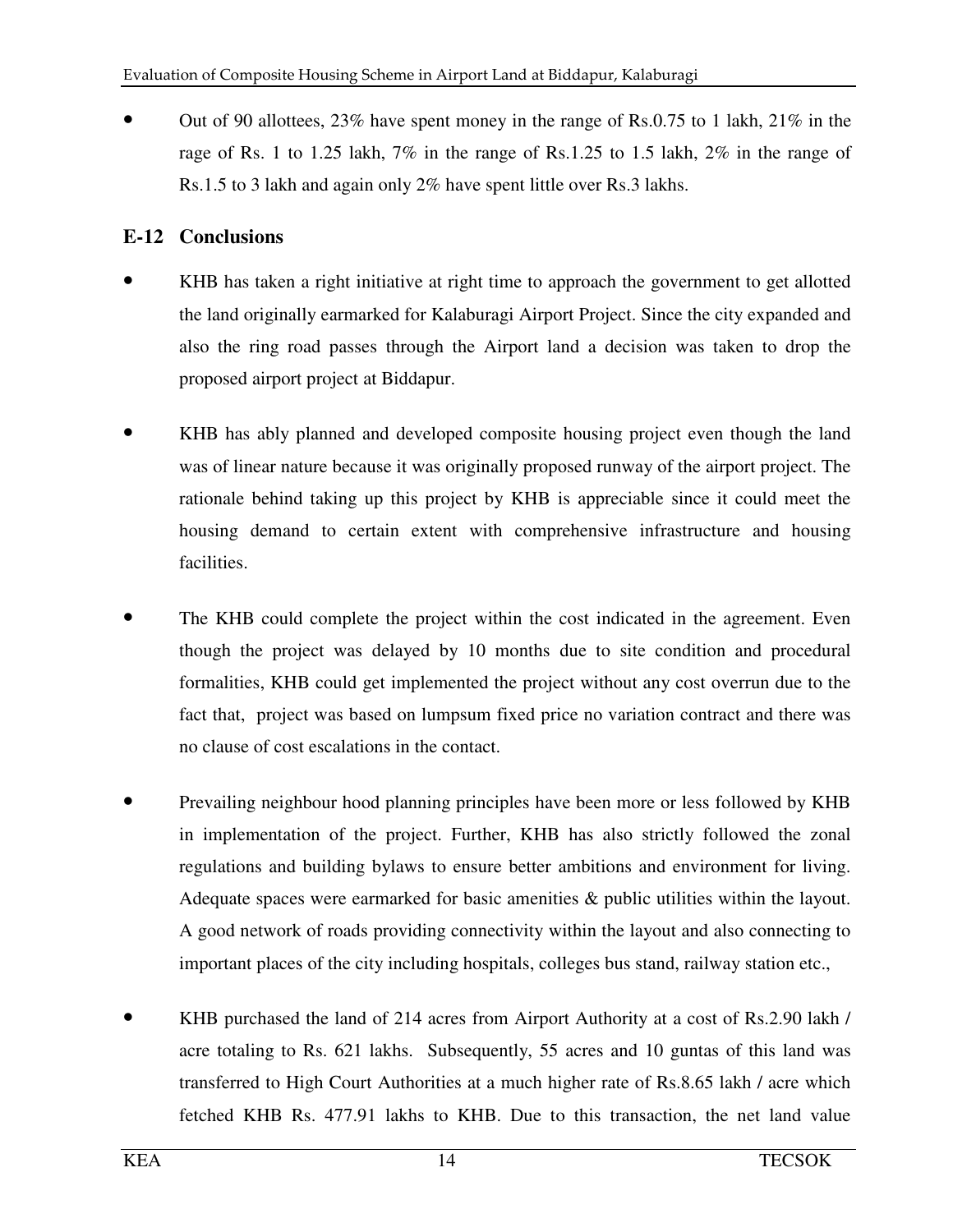became more dearer and was only Rs 1.91 lakh/acre and hence KHB could allot the sites & houses at a lower rate than the prevailing market. This helped the deserving people to get the sites and houses at more affordable rates, 30% to 40% less when compared to the prevailing market rates at that time.

- The Net land cost arrived for the project was at Rs.1.91 lakh per acre ,whereas SR guidance rate at that time was Rs.1.50 lakh / acre for the lands coming in and around Biddapur. KHB allotted the sites at Rs.300/- per sft for both site and house allottees against the prevailing market rates of Rs.450 to Rs.500 per sft. This could be possible to KHB because of a portion of the land was transferred to High Court Authorities at much higher rates.
- As all the LIG  $\&$  MIG houses have not been provided with staircases, it is suggested that, KHB may explore the possibilities of take up house construction including staircases in their other projects to enhance utility of the house and convenience to the allottees. could have been constructed alongwith main house instead of making mere provision for the staircase. Access to terrace is quite important to washing and drying the cloths, regular maintenance & repairs to avoid possible leakage / seepage through the terrace.
- In the absence of permanent commercial buildings in the layout, for their daily requirements the residents are either depending on temporary shops that have come up in the layout or ships available in the city centre. KHB may explore possibilities of construction of commercial complex / shops either on own or through PPP model such projects, which will further enable for establishment of the facilities viz facilities viz., provision store, laundry, health clinic, Xerox, book shops, hotels & restaurants, facilities for payment of electricity bill, water bill, tax etc.,
- As the layout has no facility of police station or police outpost it is suggested to have such facilities in the layout to ensure better safety to the occupants.
- The layout is provided with water supply faculties which are intact, however it is suggested that the frequency of supply of water may be increased to further improve the water supply and avoiding the water shortage problem.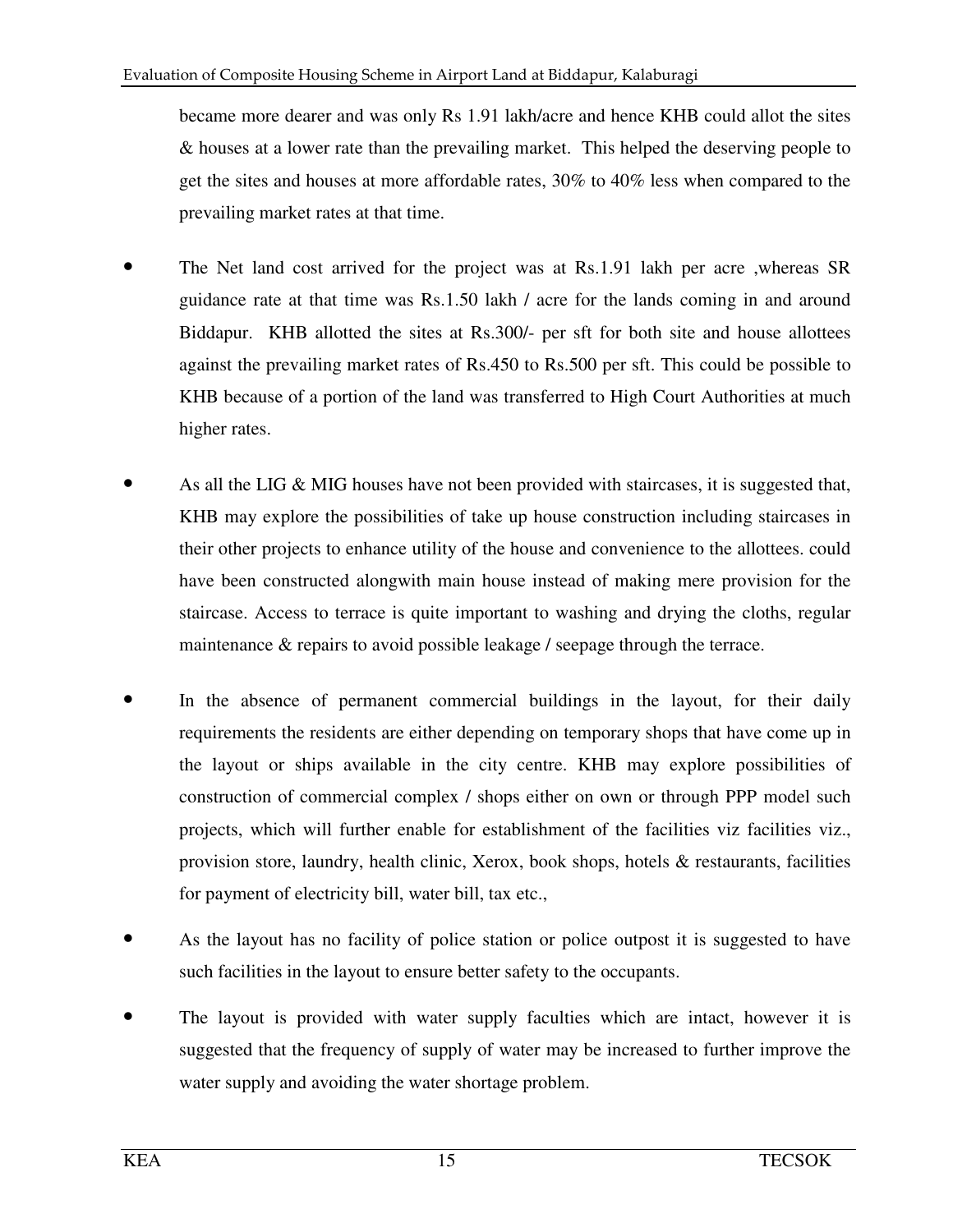- The Biddapur layout is an ideal location and has conducive ambiance for the residents. Though the layout is at a distance of 1.5 kms. to central bus terminus and KSRTC buses are making trips, however, there is need for increase the frequency of bus trips enabling fast movement and convenience to the allottees. As the ring road which passes through the layout connecting almost all the locations of the Kalaburagi to the layout, it is suggested that, KSRTC may explore the possibilities of plying more number of busses all along the ring road covering and connecting the entire city.
- Currently the houses are constructed with single floor with a provision for first floor construction. Accordingly, the foundation structures have been designed to carry the ground and first floor load. As per the Zonal Regulations permissible, FAR is 1.25:1 and the actual FAR achieved in all cases of houses is within this limit which is in the rage of 0.52:1 to 0.65:1. Since, there is scope for additional floor construction due to availability of FAR, hence the allottees could construct first floor depending on their financial resources and this will enable them to get additional income by the way of rentals. Additional floor construction will also attract number of persons occupying the houses on rentals and this will enable to improve the density of population, enabling optimum utilisation of land and all other infrastructure facilities provided in the layout by KHB.
- Adhering to the minimum set back requirements in construction of all category of houses viz., LIG, MIG & HIG houses as per the norms has enabled to safeguard the environment, public health and the general moral, social welfare and orderly development of the township of the community. KHB has achieved economy in the project in the process of land transactions wherein the net amount fetched to KHB was utilized for the project, enabling to further reduce the site and house cost more dearer to the allottees.
- Currently, the houses constructed by KHB have been occupied by the allottees and no single house is vacant. Looking at the construction of houses by the site allottees which is about 254 houses have come up in the layout when compared to total number of 1289 sites allotted for site allottees. This indicates though KHB has provided all infrastructure facilities, still there is slow pace of house development by the site allottees and hence the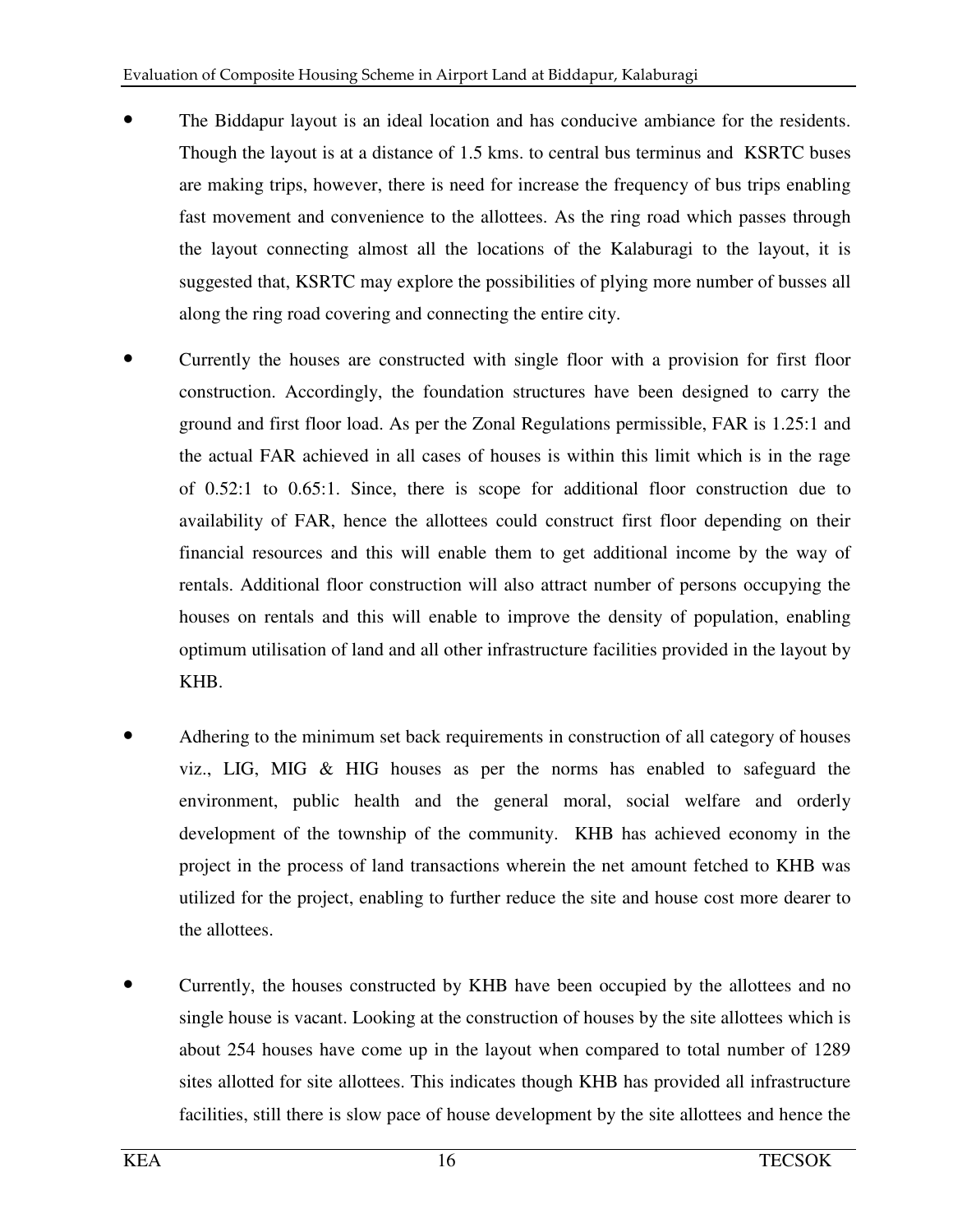facilities provided are not utilized optimally. It is suggested that, KHB may explore the possibilities of increase the proportion of houses to sites. More number of houses with varieties of design options would attract more number of people for purchase of houses and faster the occupancy in the layout and will enable optimum utilization of land and the facilities.

- Even though there are some deficiencies, inadequacies in certain areas of house construction, however, the house allottees are happy and prefer houses by KHB rather than sites. By improving the quality in construction and avoiding such small deficiencies, KHB could attract more number of persons prefer houses than the sites. Variation in the design plans and providing with good architectural features in the houses would definitely attract more number of buyers.
- KHB followed transparency in allotment of sites and houses by adhering to reservation norms. However, as the response from SC / ST category, Defence/exservicemen, Physically handicapped persons, Senior citizens was not adequate KHB could not fulfill the reservation norms in allotment. Due to this KHB was compelled to allot the sites and houses to the general category. It was a good move from KHB in order to utilize the facility optimally without keeping vacant for want of applications from the reserved categories.
- Out of 303 allottees, 163 allottees are living in the houses and the remaining 140 houses are rented out. Even though the very purpose of the project was to make available houses to the needy people, some of the allottees could not occupy their house due to many valid reasons, may be shifting of the work place, access to better education, want of modern health facilities, to join their children who are settled elsewhere etc., There is all possibility of original allottees returning to the location and living in their house at appropriate time as they always love to stay in own house.
- Out of 163 allottees, who occupied the houses, as many as 90 allottees (55%) made some alternations / changes in their houses before moving in to the house. Alterations were made mainly to have better convenience as specifically required by the allottees. In some cases alteration was necessary to avoid leakages / seepages and better maintenance. In certain cases there was a need to door frame and steel windows due to their dilapidated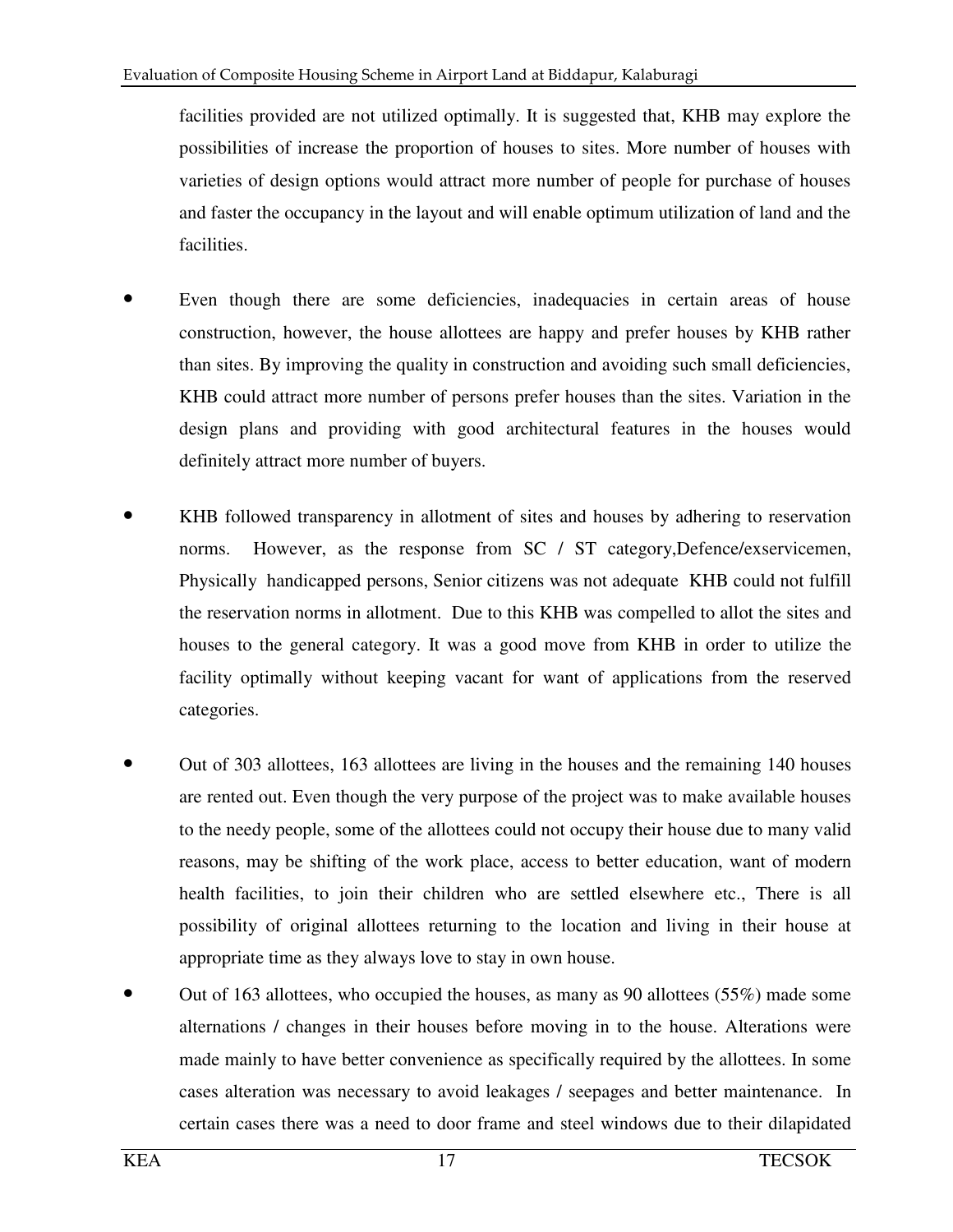conditions. Some of the allottees constructed compound walls and altered the sliding gates to have better safety & security. Most of the allottees have constructed the staircase to access to the terrace. On an average allottees have incurred about 10 to 15% of the allotment cost on alterations / modifications etc.,

- Out of 303 houses, 46% of houses experienced the leakage and seepage problem which was noticed by the allottees after occupation. Allottees were made to spent nominal amount on getting repaired the leakage / seepages to avoid further damage to the house.
- Most of the site allottees are happy with the amenities and infrastructure with good network of roads, water supply, power supply, underground drainage system, telecommunication facilities, etc., They were also happy because the layout has 17 parks, 3 play grounds & 7 civic amenity sites for their benefits. Further, majority of house allottees and tenants occupied in the house were happy with the environment and infrastructure available within the layout.
- Out of 1289 sites allotted by KHB for construction of house by the site allottees, only 20% of allottees have constructed the houses even after 6 to 7 years of allotment. This is not a good sign, as the very purpose of allotting sites to the siteless persons was to create a shelter for them. This delay in construction of houses was due to following reasons:
	- Shortage of finance,
	- Want of spare time to build the house
	- May be shifting of the work place
	- Access to better education,
	- Want of modern health facilities.
	- To join their children who are settled elsewhere etc.,
- With regard to question "whether site owners already have any site or house in their name allotted by other government departments", all the sample site owners (254 nos. contacted during survey) indicated that, they do not have any site or house in their name allotted by other government agencies. It was also indicated by them that, as they did not have any site or house in their name hence they opted for site or house from KHB.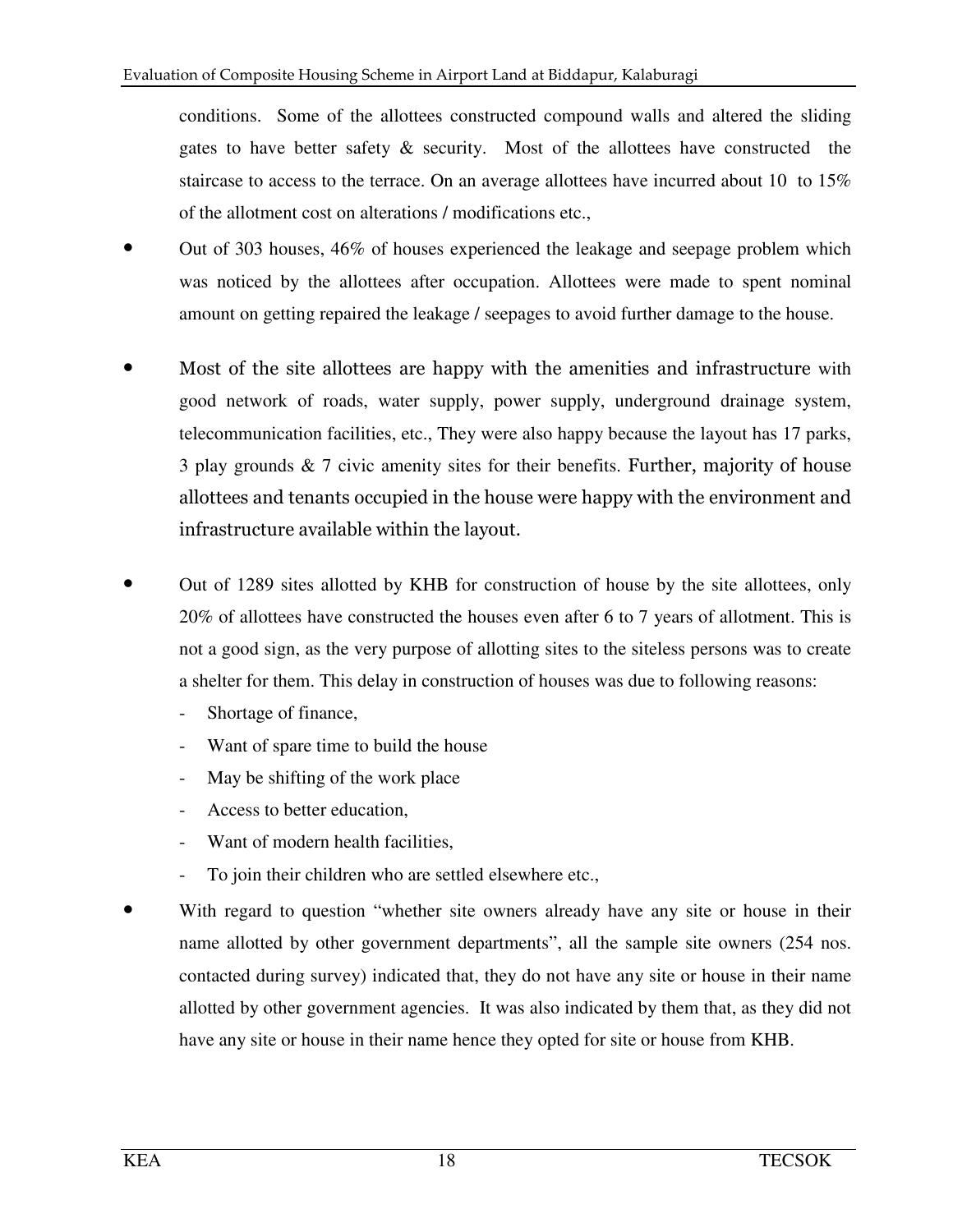Further, it was informed from KHB that, as per the allotment norms, KHB will take an affidavit from the prospective allottees, wherein they have to indicate that, they do not have any site or house allotted by any Government department at Kalaburagi or anywhere in the State. It was also informed that, all the applicants have given an affidavit indicating that, they do not have any site or house in their name.

### **E-13 Recommendations**

The Composite Housing Scheme of KHB in Airport Land at Biddapur, Kalaburagi has been undertaken for evaluation. The study is aimed at evaluating the performance of the KHB in project implementation in respect of both physical & financial aspects to enable to perform better in future projects. During the evaluation, the study team has held discussions with all the stakeholders viz., officials of KHB at Head Office, Bangalore , KHB office at Gulbarga, KUDA, Housing Department, GoK, KCC, Airport Authority, Kalaburagi, House/site allottees etc.,

The evaluation has been carried out on the terms of reference which range from project conceptualization, the time and cost overrun if any in implementation, health safety and convenience facilities, perceptions of the allottees, allotment procedure and distribution plots / sites under different category, alterations / modifications made for the houses, quality of construction in the houses, adequacy of facilities at various locations of the houses, location of the project with respect to various important locations within the city etc.,

Based on the analysis of the data provided by KHB and the responses by the allottees of sites and houses the following recommendations have been suggested and grouped as short term and long term based on the time required for implementing the recommendations.

The decisions which can be taken internally by the board are grouped under short term and decision which need to be debated / discussed by the board are grouped under long term. Some recommendations require changes in policy and these are grouped separately.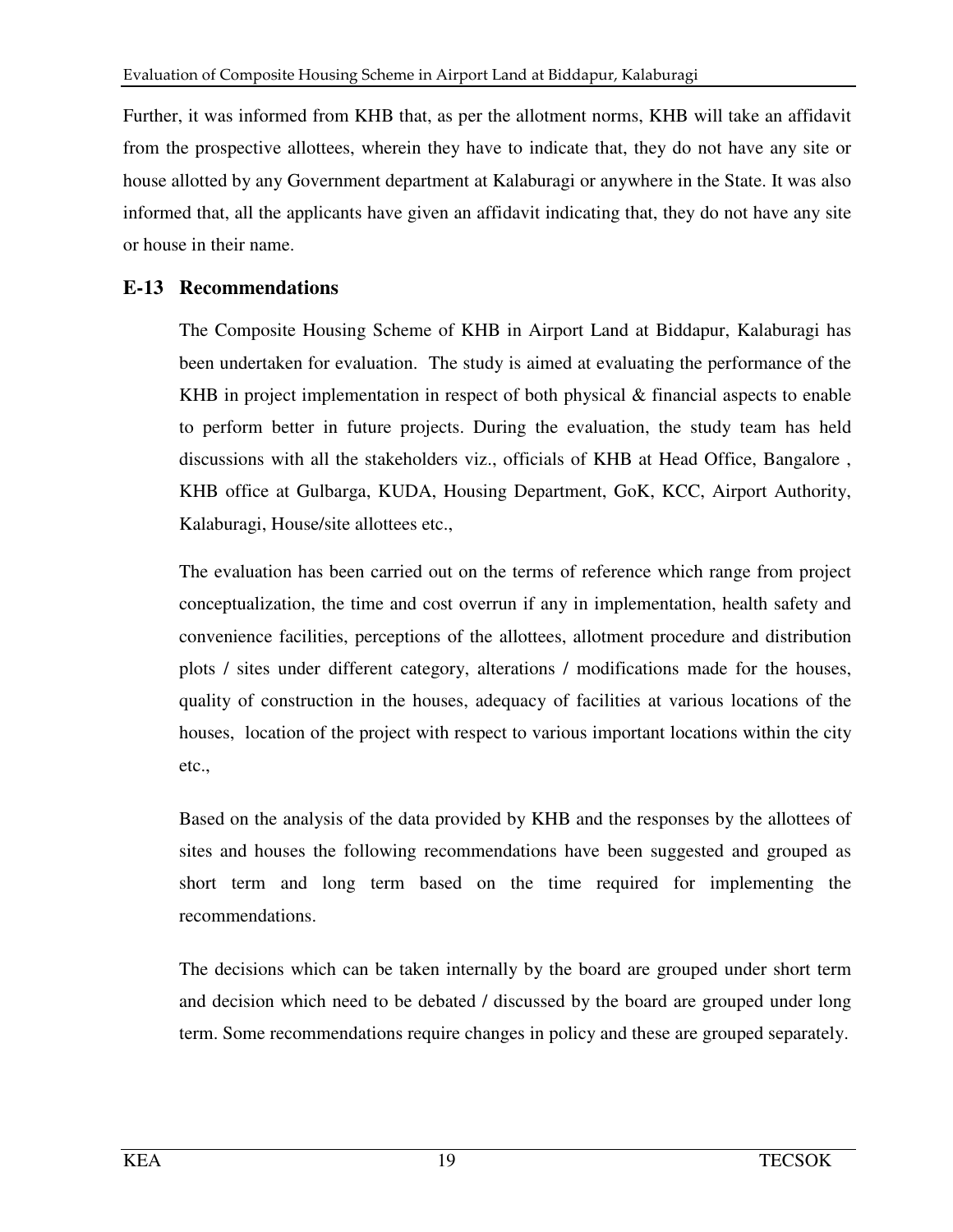#### **a) Short Term Recommendations**

- Strict adherence to the quality in construction  $\&$  ensure the same through third party monitoring. This will enable to cut down number of repair works in the houses and also avoid alterations / modifications to the maximum extent. It is evident from the analysis that, out of 163 house allottees, 90 allottees (55%) contacted during survey indicated that, they have undertaken alterations / modifications to their houses before they occupied. The repairs / modifications alterations were made in the houses viz., change of door and window frames, change in floor tiles in bath and toilets due to improper slope, change of poor quality taps, change of painting on walls due to leakage / seepages etc.,
- There was a time overrun of 10 months beyond the scheduled time of the project. Precautionary measures to ensure such kind of delays in future projects. The delays were due to getting plan sanctions, delay in getting consent and approvals, delay in getting working drawing from architect, delay in getting structural drawings, delay in slow progress due to hard strata encountered during construction. To avoid such delays it is recommended that, a special Task Force Committee need to be constituted to monitor the the progress of the project at every stage. Further, there were delays due to hard strata encountered and such delays can be avoided by ascertaining them in the beginning through proper survey and estimations. It is recommended that, KHB need to speed up in getting required drawings both constructions and structural by proper monitoring and fixing the time to such agencies.
- KHB may consider to provide staircases for LIG and MIG houses in its future projects to access to terrace for maintenance and utility purposes. Currently, all the LIG / MIG houses in the project have been constructed without staircases and only there is space left out within the premises for constructions by the allottee in the due course. The allottees expressed that they were unable to access to the terraces due to non-availability of staircases rendering non monitoring of cracks / pot holes if any developed in the terraces which were the route cause for leakage / seepage problems in the houses. Hence, it is recommended that, KHB may consider to provide staircases alongwith houses in their future projects.
- To attract adequate response from SC / ST and other categories (except general) for allotment of sites / houses, more awareness / publicity need to be created amongst such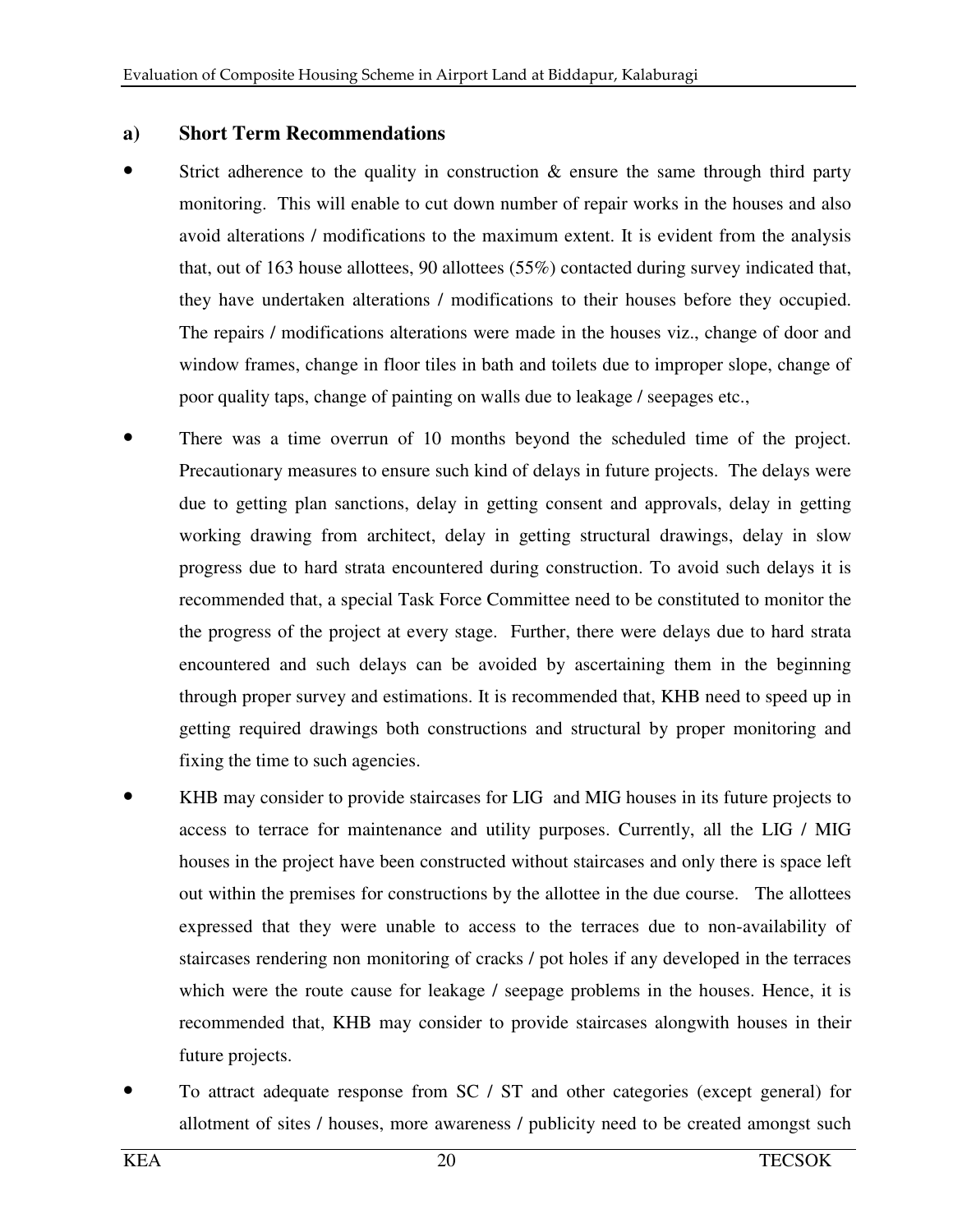beneficiaries. It is evident from the fact that, number of applications from such categories was lesser than the quota prescribed for them.

### **b) Long Term Recommendations**

- KHB may consider increasing the proportion of number of houses compared to the number of sites in its future projects as many sites (nearly 80%) are lying vacant due to various reasons. It can be noted that, in the project a total of 1239 sites and 303 houses developed by KHB as part of the project. Over a period of time (4 to 5 years) and as on date of inspection it was observed that, only 254 houses have come up in the vacant plots of 1289 in the layout indicating only 20% construction by the site allottees. This may be attributable due to various facts and reasons including less number of houses constructed by KHB when compared to total sites formation of 1289 number. Comparing the ratio of vacant sites to ready built houses is 4:1 (1289: 303). Hence it is recommended that, KHB may consider increasing the proportion of sites  $\&$  houses (at least 3:1) which would encourage site allottees to speed up house construction and rendering fast pace development in the region.
- The people had more inclination towards houses rather plots particularly from LIG category, hence it is recommended to increase quota of houses under this category. It is evident from the analysis that there was more demand and applications received from the LIG category for want of houses from KHB. Hence it is recommended that, another 15 to 20% of more houses could be built in addition to the current quota.
- KHB may consider introducing more housing typology for MIG & HIG categories. This will enable the beneficiaries to have choice of design and to minimize the alterations. As all the houses under particular category are similar in design plan and allottees opined that, it would have been feasible to go for more housing typology under MIG & HIG categories to have better aesthetic look and elevation of the buildings.
- As the no. of applications received for houses under SC/ST, Defence, Ex-servicemen, Differently Abled Categories were less, KHB need to provide the information to the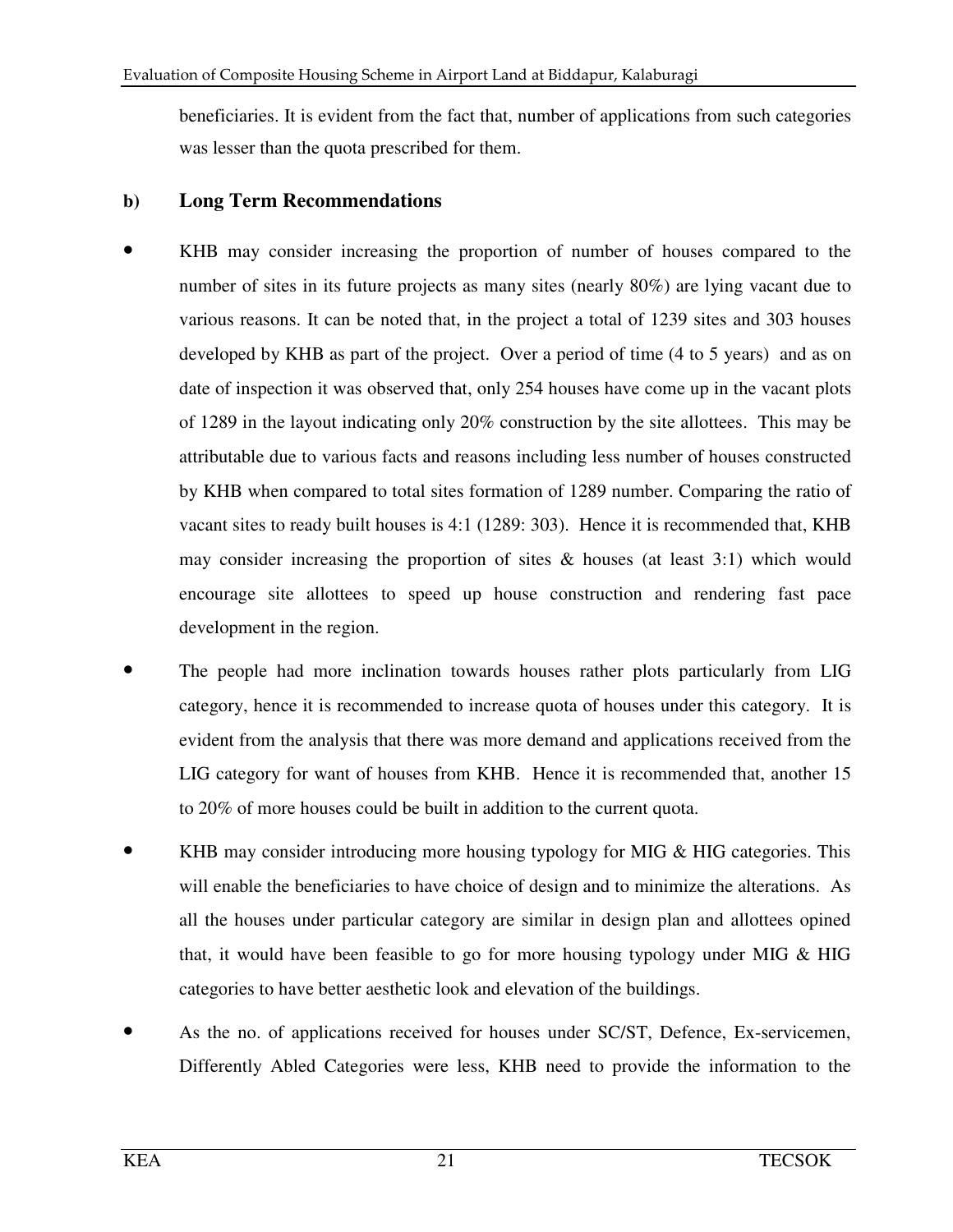public through advertisement and also to coordinate with social welfare and other concerned departments to provide the information and generate awareness.

Further, in case of defence / ex-servicemen, central government employees, physically handicapped persons, senior citizens there were less number of applications received for houses when compared to available quota under that particular category. Hence, there is also need for giving more advertisement and also to coordinate with respective departments.

### **c) Recommendations requiring change in policy**

- As the land is scarce commodity and there is a need for utilization of of same optimally. It was observed that the layout had only single storied individual houses (303 nos.) and 1289 vacant plots developed by KHB. For development of 1289 sites and 303 houses the total extent of land utilized was 150 acres and 6 guntas. Considering the location of the land which is just 2.5 kms. from city bus stand of Kalaburagi city, definitely land is very precious in terms of money as it is strategically located. Hence, for optimal utilization of land it is recommended that, KHB could go for apartment constructions in addition to the individual sites & housing. As already the Kalaburagi city is getting accustomed to apartment culture, it would be preferable to take up apartments in such large size housing projects. This will definitely increase the percentage of occupancy, increase in density of population and more over it will also fulfill the housing needs of the more number of applicants. This is due to the fact that, there were more applications registered (around 3200 nos.) with KHB when compared to the availability of sites / houses (1592 at Biddapur.
- Currently, 80% (1035 out of 1289 sites) of the sites are lying vacant. To avoid such situation it is recommended that, KHB may consider introducing time duration for the site allottees to build the houses within the stipulated time.
- As the house allottees tend to change / alter / modify mainly the interiors in the allotted houses it is recommended that, the options for interiors to be left to the allottees themselves. Hence, suitable modifications / approvals may be considered in this regard.